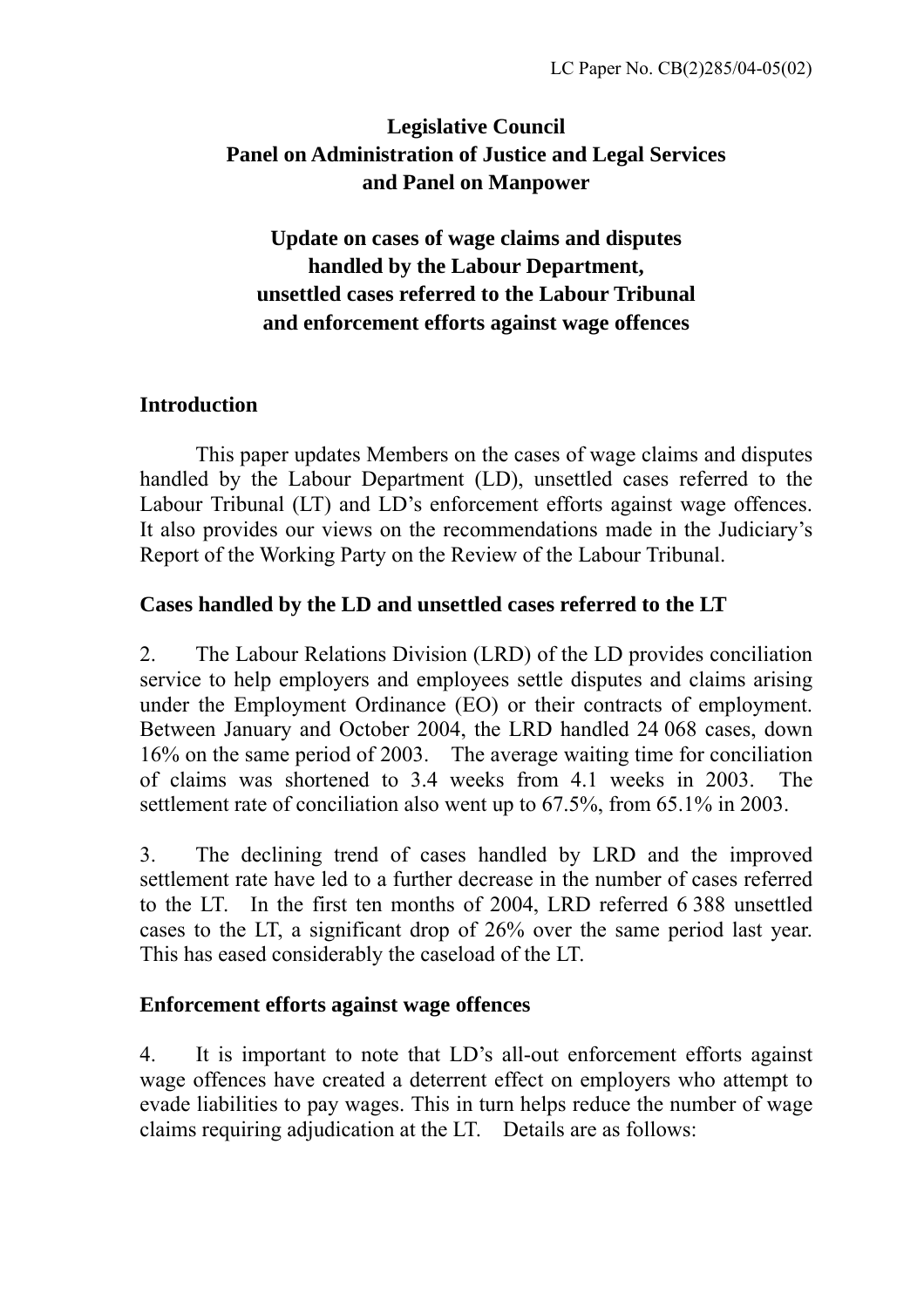- (a) In September 2002, the LD set up the Employment Claims Investigation Division (ECID) as part of its strategy to step up enforcement efforts against wage offences. Since then, the number of summonses taken out has risen sharply. The detailed figures in this regard are set out in paragraph 5 below. Furthermore, it is noteworthy that in about 20% of the cases handled by ECID, the employers paid the employees after it commenced investigation into the suspected wage offences.
- (b) In July 2004, Labour Inspectors conducted a special campaign against the catering trade to detect wage offences. The wage campaign covered 870 eating places and detected wage offences in 20 establishments, mostly involving late payment of wages. Seven summonses against wage offences have been taken out. At the same time, Occupational Safety Officers also look out for non-payment of wages when inspecting construction sites on safety matters. As at end-October 2004, 111 employees in 32 sites reported that employers owed them wages. LD assisted these workers to recover their outstanding wages and also conducted investigation into cases where suspected offences had been detected.
- (c) In the first ten months of 2004, Labour Inspectors handled 156 cases in which the employers defaulted payment of awards involving wage items and made by the LT or the Minor Employment Claims Adjudication Board. LD also secured 115 convicted summonses on wage offences for cases of defaulted payment of awards.

5. These enforcement measures have led to a record-high level of prosecutions and convictions on wage offences. In 2003, the LD secured successful convictions of 445 summonses for wage offences, representing a significant increase of 220% over the 139 convictions in 2002. In the first ten months of 2004, 583 wage summonses were heard, an increase of 17% over the same period last year. The total number of convicted summonses on wage offences, at 448, also rose by 15%. During this period, the magistrates' courts ordered 48 employers convicted of offences under the EO to pay back through the court the sum due to their employees under their contracts of employment. These orders, made pursuant to section 65 of the EO, involved a total amount of \$1,394,612.